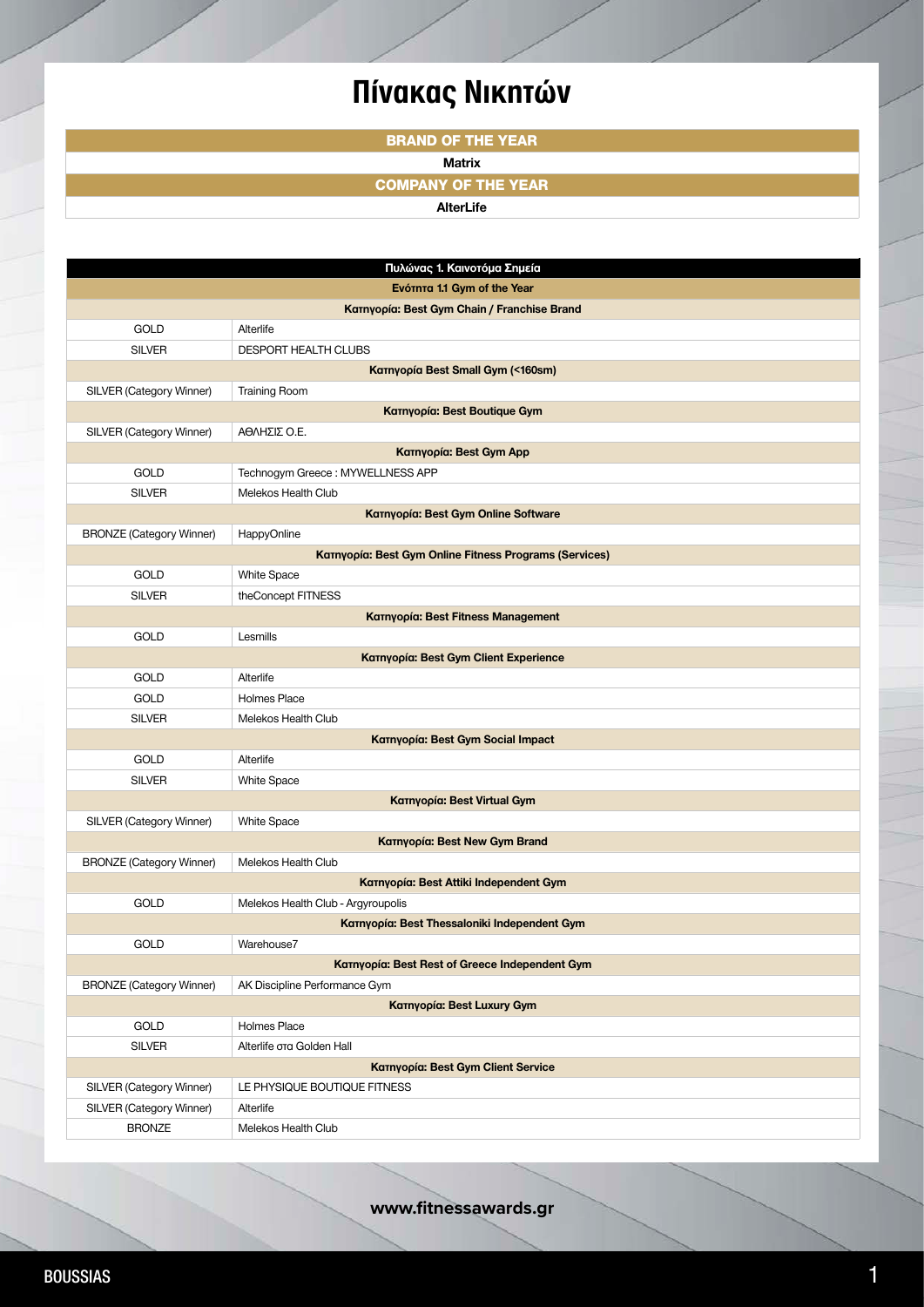|                                                                        | Kaτηγορία: Best Value Gym                                             |  |  |
|------------------------------------------------------------------------|-----------------------------------------------------------------------|--|--|
| <b>BRONZE</b>                                                          | Homefitness.gr                                                        |  |  |
| GOLD                                                                   | <b>Holmes Place</b>                                                   |  |  |
| Eνότητα 1.2 Alternative Fitness Spot & Progam of the Year              |                                                                       |  |  |
| <b>Κατηγορία: Best Pilates Spot</b>                                    |                                                                       |  |  |
| <b>BRONZE (Category Winner)</b>                                        | Melekos Health Club                                                   |  |  |
|                                                                        | Kατηγορία: Best Tae Bo Program                                        |  |  |
| <b>SILVER</b>                                                          | <b>Atrotos Fitness Center</b>                                         |  |  |
|                                                                        | Κατηγορία: Best TKD Program                                           |  |  |
| <b>SILVER</b>                                                          | "Jaguar" Giannis Govas Grand Master Taekwondo 8 Dan WT                |  |  |
|                                                                        | Kaτηγορία: Best Tailor Made Fitness Program                           |  |  |
| <b>GOLD</b>                                                            | LE PHYSIQUE BOUTIQUE FITNESS                                          |  |  |
|                                                                        | Kaτηγορία: Best Kangoo Fitness Program                                |  |  |
| <b>GOLD</b>                                                            | Kangoo Club - Στέλλα Μπακαλούμη                                       |  |  |
|                                                                        | Κατηγορία: Best Continuous Learning Program                           |  |  |
| <b>GOLD</b>                                                            | ALTERLIFE SCHOOL                                                      |  |  |
|                                                                        | Kατηγορία: Best Fitness Distance Program                              |  |  |
| SILVER (Category Winner)                                               | Homefitness.gr                                                        |  |  |
|                                                                        | Kατηγορία: Best On Demand Fitness Program                             |  |  |
| SILVER (Category Winner)                                               | Lesmills                                                              |  |  |
|                                                                        | <b>Karnyopía: Best EMS Spot</b>                                       |  |  |
| <b>BRONZE (Category Winner)</b>                                        | 20 Body Lab - Κουμής Κωνσταντίνος                                     |  |  |
|                                                                        | Κατηγορία: Best EMS Program                                           |  |  |
| GOLD                                                                   | <b>BODY SCIENCE</b>                                                   |  |  |
|                                                                        | Eνότητα 1.4 Fitness Equipment Store of the Year                       |  |  |
|                                                                        | Kaτηγορία: Best Attiki Independent Fitness Equipment Store            |  |  |
| <b>BRONZE (Category Winner)</b>                                        | Fitshop                                                               |  |  |
| Kaτηγορία: Best Fitness Equipment On - line Store                      |                                                                       |  |  |
| <b>GOLD</b>                                                            | MegaFitness                                                           |  |  |
| <b>BRONZE</b>                                                          | <b>BLACKMILE</b>                                                      |  |  |
| Eνότητα 1.5 Education Fitness Spot & Program of the Year               |                                                                       |  |  |
|                                                                        | Kaτηγορία: Best Fitness Instructor                                    |  |  |
| GOLD                                                                   | Δημήτρης Κουλούρης                                                    |  |  |
|                                                                        | <b>Κατηγορία: Best Personal Trainer</b>                               |  |  |
| <b>BRONZE (Category Winner)</b>                                        | Άγγελος Βασιλείου                                                     |  |  |
| Πυλώνας 2. Καινοτόμα Προϊόντα<br>Eνότητα 2.1 Gym Equipment of the Year |                                                                       |  |  |
|                                                                        | <b>Κατηγορία: Best Professional Gym Equipment</b>                     |  |  |
| GOLD                                                                   | <b>Matrix Fitness Brand</b>                                           |  |  |
| <b>SILVER</b>                                                          | Real Motion - Freemotion Fitness : REFLEX ™ Treadmill sync with IFIT® |  |  |
| <b>BRONZE</b>                                                          | Alpha Pilates Systems                                                 |  |  |
| <b>BRONZE</b>                                                          | Technogym Greece: BIOCIRCUIT                                          |  |  |
| <b>KaTnyopía: Best Home Gym Equipment</b>                              |                                                                       |  |  |
| GOLD                                                                   | <b>Matrix Fitness Home</b>                                            |  |  |
| <b>SILVER</b>                                                          | Technogym Greece: TECHNOGYM BIKE                                      |  |  |
| Kατηγορία: Best After Sales Service (for Gym Equipment)                |                                                                       |  |  |
| SILVER (Category Winner)                                               | Johnson Health Tech Hellas SA                                         |  |  |
| <b>BRONZE</b>                                                          | Technogym Greece                                                      |  |  |

**www.fitnessawards.gr**